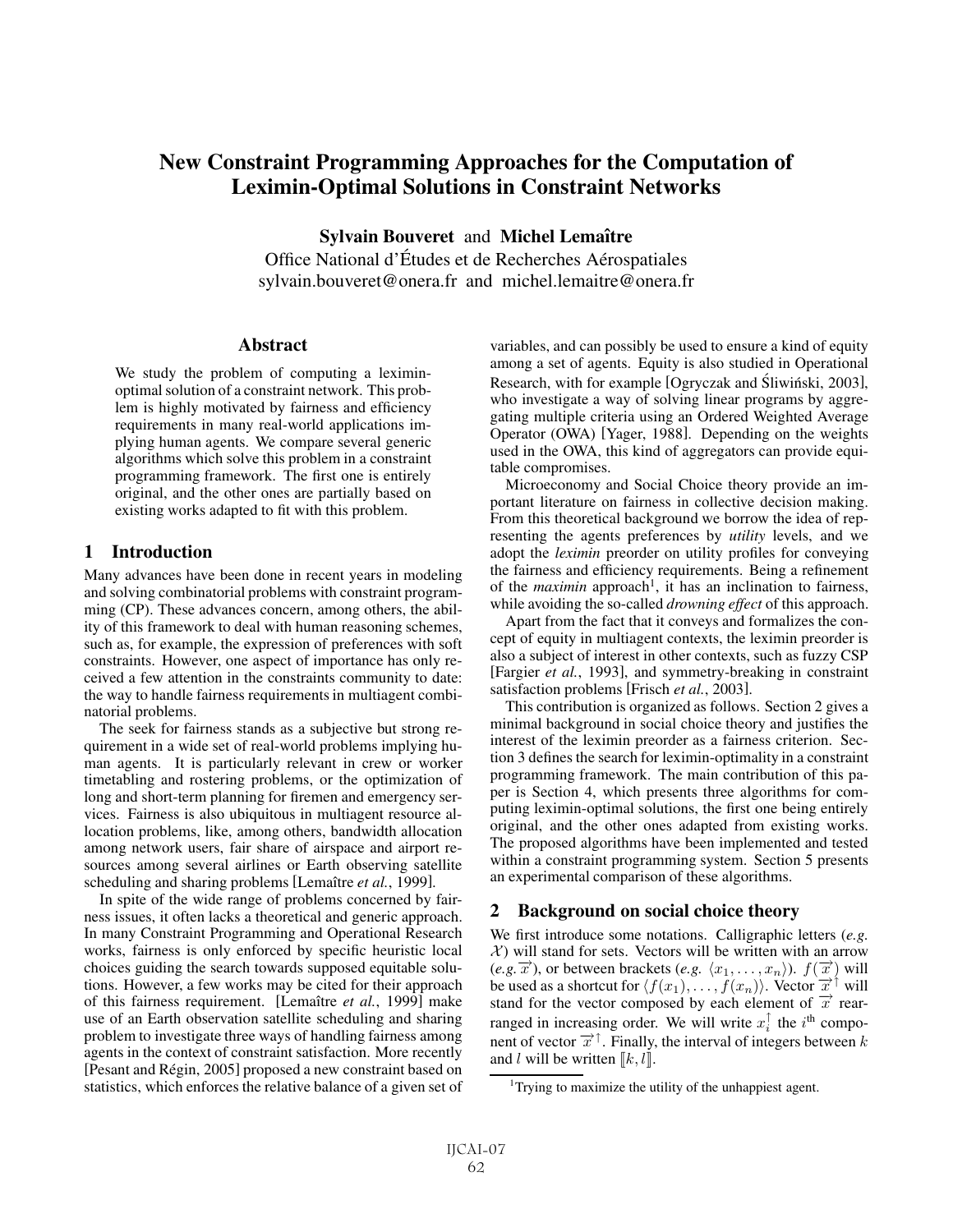## 2.1 Collective decision making and welfarism

Let  $N$  be a set of n agents, and S be a set of admissible alternatives concerning all of them, among which a benevolent arbitrator has to choose one. The most classical model describing this situation is *welfarism* (see *e.g.* [Keeney and Raiffa, 1976; Moulin, 1988]): the choice of the arbitrator is made on the basis of the utility levels enjoyed by the individual agents and on those levels only. Each agent  $i \in \mathcal{N}$ has an individual utility function  $u_i$  that maps each admissible alternative  $s \in S$  to a numerical index  $u_i(s)$ . We make here the classical assumption that the individual utilities are comparable between the agents<sup>2</sup>. Therefore each alternative  $s$ can be attached to a single *utility profile*  $\langle u_1(s), \ldots, u_n(s) \rangle$ . According to welfarism, comparing two alternatives is performed by comparing their respective utility profiles.

A standard way to compare individual utility profiles is to aggregate each of them into a *collective utility* index, standing for the collective welfare of the agents community. If  $q$  is a well-chosen aggregation function, we thus have a collective utility function  $uc$  that maps each alternative  $s$  to a collective utility level  $uc(s) = q(u_1(s), \ldots, u_n(s))$ . An optimal alternative is one of those maximizing the collective utility.

## 2.2 The leximin preorder as a fairness and efficiency criterion

The main difficulty of equitable decision problems is that we have to reconcile the contradictory wishes of the agents. Since generally no solution fully satisfies everyone, the aggregation function  $q$  must lead to fair and Pareto-efficient<sup>3</sup> compromises.

The problem of choosing the right aggregation function  $g$ is far beyond the scope of this paper. We only describe the two classical ones corresponding to two opposite points of view on social welfare<sup>4</sup>: classical utilitarianism and egalitarianism. The rule advocated by the defenders of classical utilitarianism is that the best decision is the one that maximizes the sum of individual utilities (thus corresponding to  $q = +$ ). However this kind of aggregation function can lead to huge differences of utility levels among the agents, thus ruling out this aggregator in the context of equitable decisions. From the egalitarian point of view, the best decision is the one that maximizes the happiness of the least satisfied agent (thus corresponding to  $q = \min$ ). Whereas this kind of aggregation function is particularly well-suited for problems in which fairness is essential, it has a major drawback, due to the idempotency of the min operator, and known as "drowning effect" in the community of fuzzy CSP (see *e.g.*[Dubois and Fortemps, 1999]). Indeed, it leaves many alternatives indistinguishable, such as for example the ones with utility profiles  $(0,\ldots, 0)$ and  $\langle 1000, \ldots, 1000, 0 \rangle$ , even if the second one appears to be much better than the first one. In other words, the min aggregation function can lead to non Pareto-optimal decisions, which is not desirable.

The leximin preorder is a well-known refinement of the order induced by the min function that overcomes this drawback. It is classically introduced in the social choice literature (see [Moulin, 1988]) as the social welfare ordering that reconcile egalitarianism and Pareto-efficiency, and also in fuzzy CSP [Fargier *et al.*, 1993]. It is defined as follows:

Definition 1 (leximin preorder [Moulin, 1988]) *Let*  $\vec{x}$  *and*  $\overrightarrow{y}$  be two vectors of  $\mathbb{N}^n$ .  $\overrightarrow{x}$  and  $\overrightarrow{y}$  are said leximin*indifferent (written*  $\overrightarrow{x} \sim_{leximin} \overrightarrow{y}$ *) if and only if*  $\overrightarrow{x}^{\uparrow} = \overrightarrow{y}^{\uparrow}$ *. The vector*  $\overrightarrow{y}$  *is leximin-preferred to*  $\overrightarrow{x}$  *(written*  $\overrightarrow{x} \prec_{leximin}$  $\overrightarrow{y}$  *)* if and only if  $\exists i \in [0, n-1]$  such that  $\forall j \in [1, i]$ ,<br>  $\overrightarrow{y} = x^{\uparrow}$  and  $\overrightarrow{x} = x^{\uparrow}$  **We write**  $\overrightarrow{x} = x^{\uparrow}$  for  $x_j^{\dagger} = y_j^{\dagger}$  and  $x_{i+1}^{\dagger} < y_{i+1}^{\dagger}$ . We write  $\vec{x} \preceq_{leximin} \vec{y}$  for  $\overrightarrow{x}$   $\prec$ leximin  $\overrightarrow{y}$  or  $\overrightarrow{x}$   $\sim$ leximin  $\overrightarrow{y}$ . The binary relation  $\preceq$ <sub>leximin</sub> is a total preorder.

In other words, the leximin preorder is the lexicographic preorder over ordered utility vectors. For example, we have  $\langle 4, 1, 5, 1 \rangle \prec_{leximin} \langle 2, 2, 1, 2 \rangle.$ 

A known result is that no collective utility function can represent the leximin preorder<sup>5</sup>, unless the set of possible utility profiles is finite. In this latter case, it can be represented by the following non-linear functions:  $g_1 : \overrightarrow{x} \mapsto -\sum_{i=1}^n n^{-x_i}$ <br>(adapted for leximin from a remark in [Frisch *et al* -2003]) (adapted for leximin from a remark in [Frisch *et al.*, 2003]) and  $g_2$ :  $\overrightarrow{x} \mapsto -\sum_{i=1}^n x_i^{-q}$ , where  $q > 0$  is large enough [Moulin, 1988]. Using this kind of functions has however a main drawback: it rapidly becomes unreasonable when the upper bound of the possible values of  $\vec{x}$  increases. Moreover, it hides the semantics of the leximin preorder and hinders the computational benefits we can possibly take advantage of.

In the following, we will use the leximin preorder as a criterion for ensuring fairness and Pareto-efficiency, and we will be seeking the non-dominated solutions in the sense of the leximin preorder. Those solutions will be called leximinoptimal. This problem will be expressed in the next section in a CP framework.

# 3 Constraint programming and leximin-optimality

The constraint programming framework is an effective and flexible tool for modeling and solving many different combinatorial problems such as planning and scheduling problems, resource allocation problems, or configuration problems. This paradigm is based on the notion of *constraint network* [Montanari, 1974]. A constraint network consists of a set of variables  $\mathcal{X} = \{X_1, \ldots, X_p\}$  (in the following, variables will be written with uppercase letters), a set of associated domains  $\mathcal{D} = \{\mathcal{D}_{X_1}, \dots, \mathcal{D}_{X_p}\}\$ , where  $\mathcal{D}_{X_i}$  is the set of possible values for  $X_i$ , and a set of constraints  $\mathcal{C}$ , where each  $c \in \mathcal{C}$  specifies a set of allowed tuples  $\mathcal{R}(c)$  over a set of variables  $\mathcal{X}(c)$ . We make the additional assumption that all the domains are in  $\mathbb N$ , and we will use the following notations:  $\underline{X} = \min(\mathcal{D}_X)$  and  $\overline{X} = \max(\mathcal{D}_X)$ .

 $2$ In other words, they are expressed using a common utility scale. <sup>3</sup>A decision is Pareto-efficient if and only if we cannot strictly increase the satisfaction of an agent unless we strictly decrease the satisfaction of another agent. Pareto-efficiency is generally taken as a basic postulate in collective decision making.

<sup>4</sup> Compromises between these two extremes are possible. See *e.g.* [Moulin, 2003, page 68] or [Yager, 1988] (*OWA aggregators*).

<sup>&</sup>lt;sup>5</sup>In other words there is no g such that  $\vec{x}$   $\preceq_{leximin} \vec{y}$   $\Leftrightarrow$   $\vec{F}$   $\geq a(\vec{x})$  See [Moulin 1988]  $g(\overrightarrow{x}) \leq g(\overrightarrow{y})$ . See [Moulin, 1988].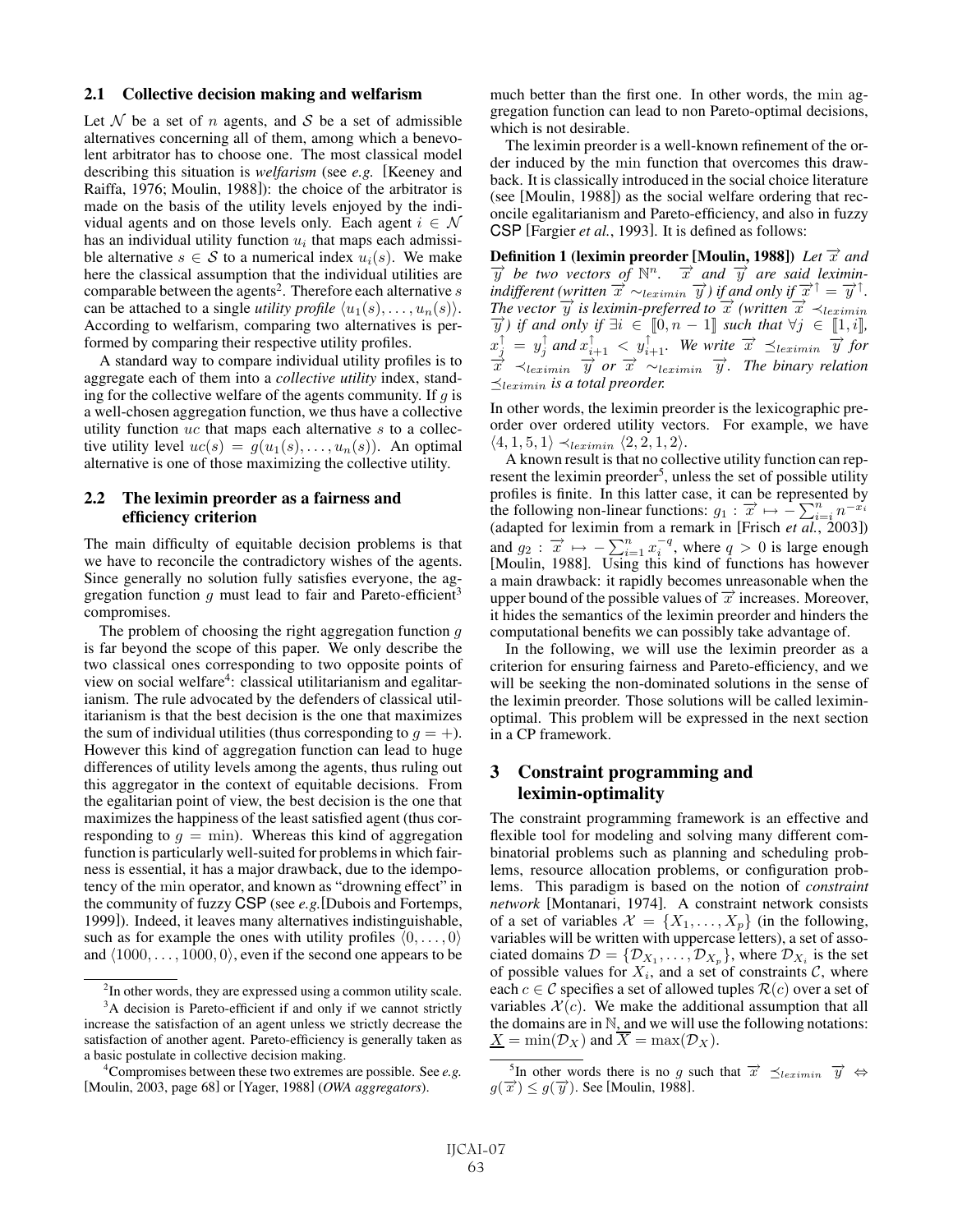An instantiation  $v$  of a set  $S$  of variables is a function that maps each variable  $X \in \mathcal{S}$  to a value  $v(X)$  of its domain  $\mathcal{D}_X$ . If  $S = \mathcal{X}$ , this instantiation is said to be complete, otherwise it is partial. If  $S' \subsetneq S$ , the projection of an instantiation of S over S' is the restriction of this instantiation to S' and is written  $v_{\downarrow}S$ . An instantiation is said to be consistent if and only if it satisfies all the constraints. A complete consistent only if it satisfies all the constraints. A complete consistent instantiation of a constraint network is called a solution. The set of solutions of  $(X, \mathcal{D}, \mathcal{C})$  is written  $sol(X, \mathcal{D}, \mathcal{C})$ . We will also write  $v[X \leftarrow a]$  the instantiation v where the value of X is replaced by  $a$ .

Given a constraint network, the problem of determining whether it has a solution is called a *Constraint Satisfaction Problem* (CSP) and is NP-complete. The CSP can be classically adapted to become an optimization problem in the following way. Given a constraint network  $(\mathcal{X}, \mathcal{D}, \mathcal{C})$  and an *objective* variable  $O \in \mathcal{X}$ , find the value m of  $\mathcal{D}_O$  such that  $m = \max\{v(O) \mid v \in sol(X, \mathcal{D}, \mathcal{C})\}$ . We will write  $max(X, D, C, O)$  for the subset of those solutions that maximize the objective variable O.

Expressing a collective decision making problem with a numerical collective utility criterion as a CSP with objective variable is straightforward: consider the collective utility as the objective variable, and link it to the variables representing individual utilities with a constraint. However this cannot directly encode our problem of computing a leximin-optimal solution, which is a kind of multicriteria optimization problem. We introduce formally the MaxLeximinCSP problem as follows :

#### Definition 2 (**MaxLeximinCSP** problem)

*Input: a constraint network*  $(X, D, C)$ *; a vector of variables*  $U = \langle U_1, \ldots, U_n \rangle \in \mathcal{X}^n$ , called an objective vector.<br>**Output:** "Inconsistent" if sol(X, D, C) = 0. Otherwi *Output:*  $"$ *Inconsistent"* if  $sol(X, \mathcal{D}, \mathcal{C}) = \emptyset$ . Otherwise a so-<br>  $disj(\overrightarrow{x})$ ,  $\overrightarrow{a}(\overrightarrow{x})$ ,  $\overrightarrow{a}(\overrightarrow{x})$ *lution*  $\hat{v}$  *such that*  $\forall v \in sol(X, \mathcal{D}, \mathcal{C})$ ,  $v(\overrightarrow{U}) \preceq_{leximin} \hat{v}(\overrightarrow{V})$ <br>  $\forall v$ , describe in the next exting expansion experiences  $\overrightarrow{U}$ ).<br> $\overrightarrow{U}$ 

We describe in the next section several generic constraint programming algorithms that solve this problem. The first one is entirely original, and the other ones are based on existing works that are adapted to fit with our problem.

## 4 Proposed algorithms

#### 4.1 Using a cardinality combinator

Our first algorithm is based on an iterative computation of the components of the leximin-optimal vector. It first computes the maximal value  $y_1$  such that there is a solution v with  $\forall i$ ,  $y_1 \leq v(U_i)$ , or in other words  $\sum_i (y_1 \leq v(U_i)) = n$ , where<br>by convention the value of  $(y_1 \leq v(U_i))$  is 1 if the inequality by convention the value of  $(y_1 \le v(U_i))$  is 1 if the inequality is satisfied and 0 otherwise<sup>6</sup>. Then, after having fixed this value for  $y_1$ , it computes the maximal value  $y_2$  such that there is a solution v with  $\sum_i (y_2 \le v(U_i)) \ge n - 1$ , and so on<br>until the maximal value  $y_r$  such that there is a solution v with until the maximal value  $y_n$  such that there is a solution v with  $\sum_{i=1}^n (y_n \leq y(U_i)) > 1$  $\sum_i (y_n \leq v(U_i)) \geq 1.$  To enforce the con-

To enforce the constraint on the  $y_i$ , we make use of the meta-constraint AtLeast, derived from a *cardinality combinator* introduced by [Van Hentenryck *et al.*, 1992], and present in most of CP systems:

Definition 3 (Meta-constraint AtLeast) *Let* Γ *be a set of* p *constraints, and*  $k \in [1, p]$  *be an integer. The meta-constraint*  $\mathbf{AtLeast}(\Gamma, k)$  holds on the union of the scopes of the con-**AtLeast**(Γ, k) *holds on the union of the scopes of the constraints in* Γ*, and allows a tuple if and only if at least* k *constraints from* Γ *are satisfied.*

Due to its genericity, this meta-constraint cannot provide very efficient filtering procedures. In our case where the constraints of  $\Gamma$  are linear, this meta-constraint is simply a counting constraint, and bound-consistency can be achieved in  $O(n)$ . The specific meta-constraint **AtLeast** can also be implemented with a set of linear constraints [Garfinkel and Nemhauser, 1972, p.11], by introducing  $n$  0–1 variables  $\{\Delta_1,\ldots,\Delta_n\}$ , and a set of linear constraints  $\{X_1 + \Delta_1\overline{Y}\geq$  $Y_1, \ldots, X_n + \Delta_n \overline{Y} \ge Y, \sum_{i=1}^n \Delta_i \le n - k$ .<br>Our first approach for computing a leximi

Our first approach for computing a leximin-optimal solution is presented in algorithm 1.

| <b>Algorithm 1:</b> Computation of a leximin-optimal solution |
|---------------------------------------------------------------|
| using a cardinality combinator.                               |

|   | <b>input</b> : A const. network $(\mathcal{X}, \mathcal{D}, \mathcal{C})$ ; $\langle U_1, \ldots, U_n \rangle \in \mathcal{X}^n$<br>output: A solution to the MaxLeximinCSP problem                                                                                                                                     |
|---|-------------------------------------------------------------------------------------------------------------------------------------------------------------------------------------------------------------------------------------------------------------------------------------------------------------------------|
|   | 1 if solve $(X, \mathcal{D}, \mathcal{C}) =$ "Inconsistent" return "Inconsistent";                                                                                                                                                                                                                                      |
|   | 2 $(\mathcal{X}_0, \mathcal{D}'_0, \mathcal{C}_0) \leftarrow (\mathcal{X}, \mathcal{D}, \mathcal{C});$                                                                                                                                                                                                                  |
|   | 3 for $i \leftarrow 1$ to n do                                                                                                                                                                                                                                                                                          |
|   |                                                                                                                                                                                                                                                                                                                         |
|   | $\begin{array}{ll} \textbf{4} & \left\{ & \mathcal{X}_i \leftarrow \mathcal{X}_{i-1} \cup \{Y_i\}; \\ & \mathcal{D}_i \leftarrow \mathcal{D}_{i-1}' \cup \{\mathcal{D}_{Y_i}\} \text{ with } \mathcal{D}_{Y_i} = \llbracket \min_j(\underbar{U_j}), \max_j(\overline{U_j}) \rrbracket; \end{array} \right. \end{array}$ |
|   | 6 $\mathcal{C}_i \leftarrow \mathcal{C}_{i-1}$ U                                                                                                                                                                                                                                                                        |
|   | $\{AtLeast(\{Y_i \leq U_1,\ldots,Y_i \leq U_n\},n-i+1)\};$                                                                                                                                                                                                                                                              |
|   | 7<br>$\widehat{v}_{(i)} \leftarrow \text{maximize}(\mathcal{X}_i, \mathcal{D}_i, \mathcal{C}_i, Y_i);$                                                                                                                                                                                                                  |
| 8 | $\mathcal{D}'_i \leftarrow \mathcal{D}_i$ with $\mathcal{D}_{Y_i} \leftarrow {\hat{v}_{(i)}(Y_i)}$ ;                                                                                                                                                                                                                    |
|   | 9 return $\widehat{v}_{(n)\downarrow\mathcal{X}}$ ;                                                                                                                                                                                                                                                                     |
|   |                                                                                                                                                                                                                                                                                                                         |

The functions **solve** and **maximize** (the detail of which is the concern of solving techniques for constraints satisfaction problems) of lines 1 and 7 respectively return one solution  $v \in sol(X, \mathcal{D}, \mathcal{C})$  (or "Inconsistent" if such a solution does not exist), and an optimal solution  $\hat{v} \in max(\mathcal{X}_i, \mathcal{D}_i, \mathcal{C}_i, Y_i)$ (or "Inconsistent" if  $sol(X_i, \mathcal{D}_i, \mathcal{C}_i) = \emptyset$ ). We assume – contrary to usual constraint solvers – that these two functions do not modify the input constraint network.

The following example illustrates the behavior of the algorithm. It is a simple resource allocation problem, where 3 objects must be allocated to 3 agents, with the following con-

|                | $a_1$ | $a_2$ | $a_3$ |
|----------------|-------|-------|-------|
| 01             |       |       |       |
| O <sub>2</sub> |       | በ     |       |
| 03             |       |       |       |
|                |       |       |       |

straints: each agent must get one and only one object, and one object cannot be allocated to more than one agent (i.e. a perfect matching agent/objects). A utility is associated with each pair (agent,object) with respect to the array above.

This problem has 6 feasible solutions (one for each permutation of  $\llbracket 1, 3 \rrbracket$ ), producing the 6 utility profiles shown in the columns of the following array: columns of the following array:

|       | $p_1$ | $p_2$ | $p_3$ | $\overline{p}_4$ | $p_5$ | $p_6$ |
|-------|-------|-------|-------|------------------|-------|-------|
| $u_1$ |       |       |       | L                |       |       |
| $u_2$ | q     |       |       | 8                |       |       |
| $u_3$ |       |       |       | ◠                |       |       |
|       |       |       |       |                  |       |       |

<sup>&</sup>lt;sup>6</sup>This convention is inspired by the constraint modeling language OPL [Van Hentenryck, 1999].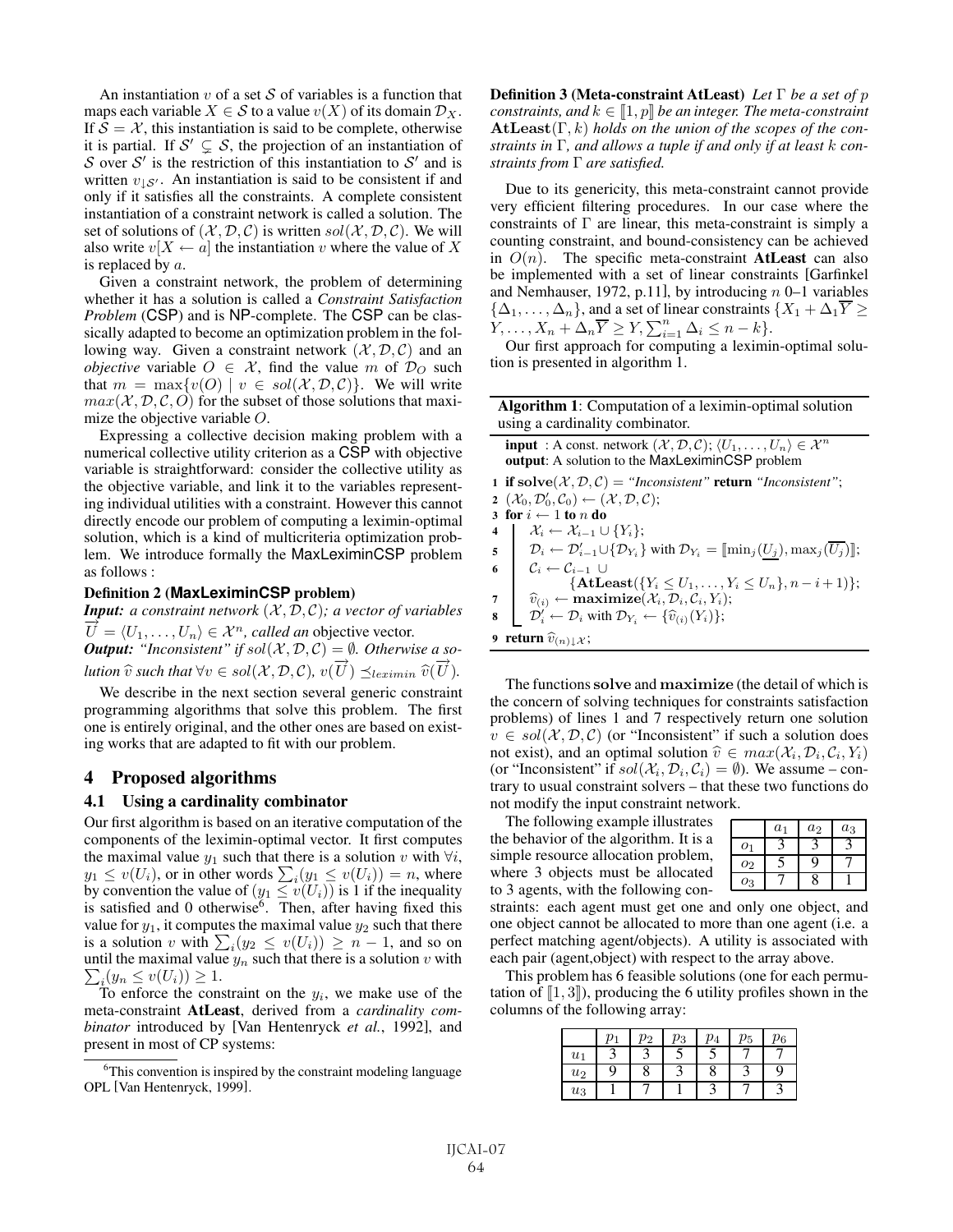The algorithm runs in 3 steps: Step 1: After having introduced one variable  $Y_1$ , we look for the maximal value  $\hat{y_1}$  of  $Y_1$  such that each (at least 3) agent gets at least  $Y_1$ . We find  $\hat{y}_1 = 3$ . The variable  $Y_1$  is fixed to this value, implicitly removing profiles  $p_1$  and  $p_3$ . Step 2: After having introduced one variable  $Y_2$ , we look for the maximal value  $\hat{y}_2$  of  $Y_2$  such that **at least** 2 agents get at least  $Y_2$ . We find  $\hat{y}_2 = 7$ . The variable  $Y_2$  is fixed to this value, implicitly removing profile  $p_4$ . **Step 3:** After having introduced one variable  $Y_3$ , we look for the maximal value  $\hat{y}_3$  of  $Y_3$  such that **at least** 1 agent gets at least  $Y_3$ . We find  $\hat{y}_3 = 9$ . Only one instantiation maximizes  $Y_3$ :  $p_6$ . Finally, the returned leximin-optimal allocation is:  $a_1 \leftarrow o_3, a_2 \leftarrow o_2$  and  $a_3 \leftarrow o_1$ .

Proposition 1 *If the two functions* **maximize** *and* **solve** *are both correct and both halt, then algorithm 1 halts and solves the MaxLeximinCSP problem.*

In the next proofs, we will write  $sol_i$  and  $sol'_i$  for respec-<br>ely  $sol(\mathcal{X}; \mathcal{D}; \mathcal{C}_i)$  and  $sol(\mathcal{X}; \mathcal{D}', \mathcal{C}_i)$ . We will also write tively  $sol(X_i, \mathcal{D}_i, \mathcal{C}_i)$  and  $sol(X_i, \mathcal{D}'_i, \mathcal{C}_i)$ . We will also write  $(sol<sub>i</sub>)_{\downarrow}x_j$  and  $(sol'<sub>i</sub>)_{\downarrow}x_j$  for the same sets of solutions pro-<br>iected on X<sub>i</sub> (with  $i < i$ ) We can notice that solo jected on  $\mathcal{X}_j$  (with  $j < i$ ). We can notice that  $sol_i = sol(\mathcal{X} \mathcal{D} \mathcal{L})$  and that  $\forall i$ , sol:  $sol(X, \mathcal{D}, \mathcal{C})$ , and that  $\forall i, sol'_i \subseteq sol_i$ .

**Lemma 1** *Let*  $\vec{x}$  *be a vector of size n.* At least  $n - i + 1$ *components of*  $\vec{x}$  *are greater than or equal to*  $x_i^{\uparrow}$ *.* 

The proof of this useful lemma is obvious, so we omit it.

**Lemma 2** *If* sol<sub>0</sub>  $\neq$   $\emptyset$  *then*  $\widehat{v}_{(n)}$  *is well-defined and not equal to "Inconsistent".*

**Proof:** Let  $i \in [\![1,n]\!]$ , suppose that  $sol'_{i-1} \neq \emptyset$ , and let  $v_{(i)} \in$ <br>  $l'$  Then extending  $v_{(i)}$  by instantiating V, to min ( $lL$ ) leads sol $l'_{i-1}$ . Then extending  $v_{(i)}$  by instantiating  $Y_i$  to  $\min_j(U_j)$  leads<br>to a solution of  $(X, \mathcal{D}, C)$  (only one constraint has been added and to a solution of  $(\mathcal{X}_i, \mathcal{D}_i, \mathcal{C}_i)$  (only one constraint has been added and it is satisfied by the latter instantiation). Therefore  $\mathit{sol}_i \neq \emptyset$  and, if **maximize** is correct,  $\hat{v}_{(i)} \neq$  "Inconsistent" and  $\hat{v}_{(i)} \in sol'_i$ . So,  $sol'_{\ell} \neq \emptyset$ . It proves lemma 2 by induction  $sol'_i \neq \emptyset$ . It proves lemma 2 by induction.

**Lemma 3** If sol<sub>0</sub>  $\neq \emptyset$ , then  $(\widehat{v}_{(n)})_{\downarrow} \mathcal{X}_i \in sol_i, \forall i \in [0, n]$ .

**Proof:** We have  $sol'_i \subseteq sol_i$ , and  $(sol_{i+1})_{\downarrow} x_i \subseteq sol'_i$  (since  $m(\mathcal{X}, \mathcal{D}', \mathcal{C})$  to  $(\mathcal{X}_{i+1}, \mathcal{D}_{i+2}, \mathcal{C}_{i+3})$  we just add a constraint) from  $(\mathcal{X}_i, \mathcal{D}'_i, \mathcal{C}_i)$  to  $(\mathcal{X}_{i+1}, \mathcal{D}_{i+1}, \mathcal{C}_{i+1})$  we just add a constraint). More generally,  $(sol'_i)_{\downarrow}x_j \subseteq (sol_i)_{\downarrow}x_j$ , and  $(sol_{i+1})_{\downarrow}x_j \subseteq (sol'_i)_{\downarrow}x_j \subseteq (sol'_i)_{\downarrow}x_j \subseteq (sol'_i)_{\downarrow}x_j$  $(\text{sol}'_i)_{\downarrow} x_j$ , as soon as  $j \leq i$ . Hence,  $(\widehat{v}_{(n)})_{\downarrow} x_i \in (\text{sol}'_n)_{\downarrow} x_i \subseteq$  $(\mathit{sol}_n)_{\downarrow} x_i \subseteq \cdots \subseteq (\mathit{sol}_{i+1})_{\downarrow} x_i \subseteq \mathit{sol}'_i \subseteq \mathit{sol}_i.$ 

**Lemma 4** If sol<sub>0</sub>  $\neq \emptyset$ ,  $\widehat{v}_{(n)}(\overrightarrow{y})$  is equal to  $\widehat{v}_{(n)}(\overrightarrow{U})^{\uparrow}$ .

**Proof:** For all  $i \in [\![1, n]\!]$ ,  $(\widehat{v}_{(n)})_{\downarrow}$  is a solution of sol<sub>i</sub> by lemma 3. By lemma 1,  $(\hat{v}_{(n)})_{\downarrow} x_i [Y_i \leftarrow \hat{v}_{(n)}(\vec{U})_i^{\dagger}]$  satis-<br>fies the cardinality constraint of iteration *i* and is then a solufies the cardinality constraint of iteration i, and is then a solution of solve By definition of function maximize we thus have tion of  $sol_i$ . By definition of function **maximize**, we thus have  $\hat{v}_{(i)}(Y_i) \geq \hat{v}_{(n)}(\vec{U})_i^{\dagger}$ . Since  $\hat{v}_{(i)}(Y_i) = \hat{v}_{(n)}(Y_i)$ , we have  $\widehat{v}_{(n)}(Y_i) \geq \widehat{v}_{(n)}(\overrightarrow{U})_i^{\dagger}.$ 

Since  $\widehat{v}_{(n)}$  is a solution of soln, at least  $n - i + 1$  numbers from vector  $\widehat{v}_{(n)}(\overrightarrow{U})$  are greater than or equal to  $\widehat{v}_{(n)}(Y_i)$ . At least the  $n - i + 1$  greatest numbers from  $\widehat{v}_{(n)}(\overrightarrow{U})$  must then be greater than or equal to  $\widehat{v}_{(n)}(Y_i)$ . These components include  $\widehat{v}_{(n)}(\overrightarrow{U})^{\dagger}_i$ , which leads to  $\widehat{v}_{(n)}(Y_i) \leq \widehat{v}_{(n)}(\overrightarrow{U})_i^{\dagger}$ , proving the lemma.

We can now put things together and prove proposition 1.

**Proof of proposition 1:** If  $sol(X, \mathcal{D}, \mathcal{C}) = \emptyset$ , and if solve is correct, then algorithm 1 obviously returns "Inconsistent". Otherwise, following lemma 2, it outputs an instantiation  $(\widehat{v}_{(n)})_{\downarrow\mathcal{X}}$  which is, according to lemma 3, a solution of  $(\mathcal{X}_0, \mathcal{D}_0, \mathcal{C}_0)=(\mathcal{X}, \mathcal{D}, \mathcal{C})$ .

Suppose that there is a  $v \in sol(X, \mathcal{D}, \mathcal{C})$  such that  $v(\vec{U}) \succ_{leximin} \hat{v}_{(n)}(\vec{U})$ . Then following definition 1,  $\exists i \in [\![1,n]\!]$ such that  $\forall j < i$ ,  $v(\overrightarrow{U})_j^{\dagger} = \hat{v}_{(n)}(\overrightarrow{U})_j^{\dagger}$  and  $v(\overrightarrow{U})_i^{\dagger} > \hat{v}_{(n)}(\overrightarrow{U})_i^{\dagger}$ . Let  $v_{(i)}^+$  be the extension of v respectively instantiating  $Y_1, \ldots Y_{i-1}$ to  $\widehat{v}_{(n)}(Y_1), \dots \widehat{v}_{(n)}(Y_{i-1})$  and  $Y_i$  to  $v(\overrightarrow{U})_i^{\dagger}$ . Following lemma 4,  $\forall j$ ,  $\widehat{v}_{(n)}(Y_j) = \widehat{v}_{(n)}(\overrightarrow{U})^{\dagger}_j$ . By gathering all the previous equalities, we have  $\forall j < i$   $v_{(i)}^+(Y_j) = \hat{v}_{(n)}(Y_j) = v(\vec{U})^\dagger_j = (v_{(i)}^+(\vec{U}))^\dagger_j$ . We also have  $v_{(i)}^+(Y_i) = v(\overrightarrow{U})_i^{\dagger} = (v_{(i)}^+(\overrightarrow{U}))_i^{\dagger}$ . By lemma 1,  $\forall j \leq i$  at least  $n - j + 1$  numbers from  $(v_{(i)}^+ (\overrightarrow{U}))$  are greater than or equal to  $v_{(i)}^{+}(Y_j)$ , proving that  $v_{(i)}^{+}$  satisfies all the cardinality constraints at iteration *i*. Since it also satisfies each constraint in *C* and mans each iteration *i*. Since it also satisfies each constraint in  $C$  and maps each variable of  $\mathcal{X}_i$  to one of its possible values, it is a solution of  $\mathfrak{sol}_i$ , and  $v_{(i)}^+(Y_i) = v(\overrightarrow{U})_i^{\dagger} > \hat{v}_{(n)}(\overrightarrow{U})_i^{\dagger} = \hat{v}_{(i)}(Y_i)$ . It contradicts the definition of maximize proving the proposition 1 definition of **maximize**, proving the proposition  $1$ .

## 4.2 Using a sorting constraint

Our second algorithm is directly based on the definition 1 of the leximin preorder, which involves the sorted version of the objective vector. This can be naturally expressed in the CP paradigm by introducing a vector of variables  $\overline{Y}$  and enforcing the constraint  $\textbf{Sort}(\overrightarrow{U}, \overrightarrow{Y})$  which is defined as follows:

**Definition 4 (Constraint Sort)** Let  $\overrightarrow{X}$  and  $\overrightarrow{X}'$  be two vec*tors of variables of the same length, and* v *be an instantiation. The constraint*  $\textbf{Sort}(\overrightarrow{X}, \overrightarrow{X}')$  holds on the set of variables be-<br>  $\overrightarrow{X}$  is a side of  $\overrightarrow{X}$  on the set of variables be*ing either in*  $\overline{X}$  *or in*  $\overline{X}'$ , and is satisfied by v *if and only if*  $\overline{X}'$  *is the sented version of*  $\overline{X}$  *is in increasing order*  $(\overline{X}')$  is the sorted version of  $v(\overline{X})$  in increasing order.

 $\overline{\phantom{a}}$ This constraint has been particularly studied in two works, which both introduce a filtering algorithm for enforcing bound consistency on this constraint. The first algorithm comes from [Bleuzen-Guernalec and Colmerauer, 1997] and runs in  $O(n \log n)$  (*n* being the size of X). [Mehlhorn and Thiel, 2000] designed a simpler algorithm that runs in  $O(n)$ plus the time required to sort the interval endpoints of  $\overrightarrow{X}$ , which can asymptotically be faster than  $O(n \log n)$ .

| <b>Algorithm 2:</b> Computation of a leximin-optimal solution |
|---------------------------------------------------------------|
| using a sorting constraint.                                   |

**input** : A const. network  $(\mathcal{X}, \mathcal{D}, \mathcal{C})$ ;  $\langle U_1, \ldots, U_n \rangle \in \mathcal{X}^n$ output: A solution to the MaxLeximinCSP problem 1 if  $\text{solve}(\mathcal{X}, \mathcal{D}, \mathcal{C}) = \text{``Inconsistent''}$  return "Inconsistent"; 2  $\mathcal{X}' \leftarrow \mathcal{X} \cup \{Y_1, \ldots, Y_n\};$ <br>2  $\mathcal{D}' \leftarrow \mathcal{D} \cup \{D\}$ 3  $\mathcal{D}' \leftarrow \mathcal{D} \cup \{ \mathcal{D}_{Y_1}, \ldots, \mathcal{D}_{Y_n} \}, \mathcal{D}_{Y_i} = [\min_j(\underbrace{U_j}) , \max_j(\overline{U_j}) ]$ ; 4  $\mathcal{C}' \leftarrow \mathcal{C} \cup \{ \text{Sort}(\overrightarrow{U}, \overrightarrow{Y}) \};$ <br>5 for  $i \leftarrow 1$  to *n* do 5 for  $i \leftarrow 1$  to *n* do<br>6  $\overbrace{\mathcal{D}_{Y_i}}^{\widehat{v}_{(i)}} \leftarrow \text{maximize}(\mathcal{X}', \mathcal{D}', \mathcal{C}', Y_i);$ <br>7  $\overbrace{\mathcal{D}_{Y_i}}^{\widehat{v}_{(i)}} \leftarrow {\{\widehat{v}_{(i)}(Y_i)\};$ 8 return  $\widehat{v}_{(n)|\mathcal{X}}$ ;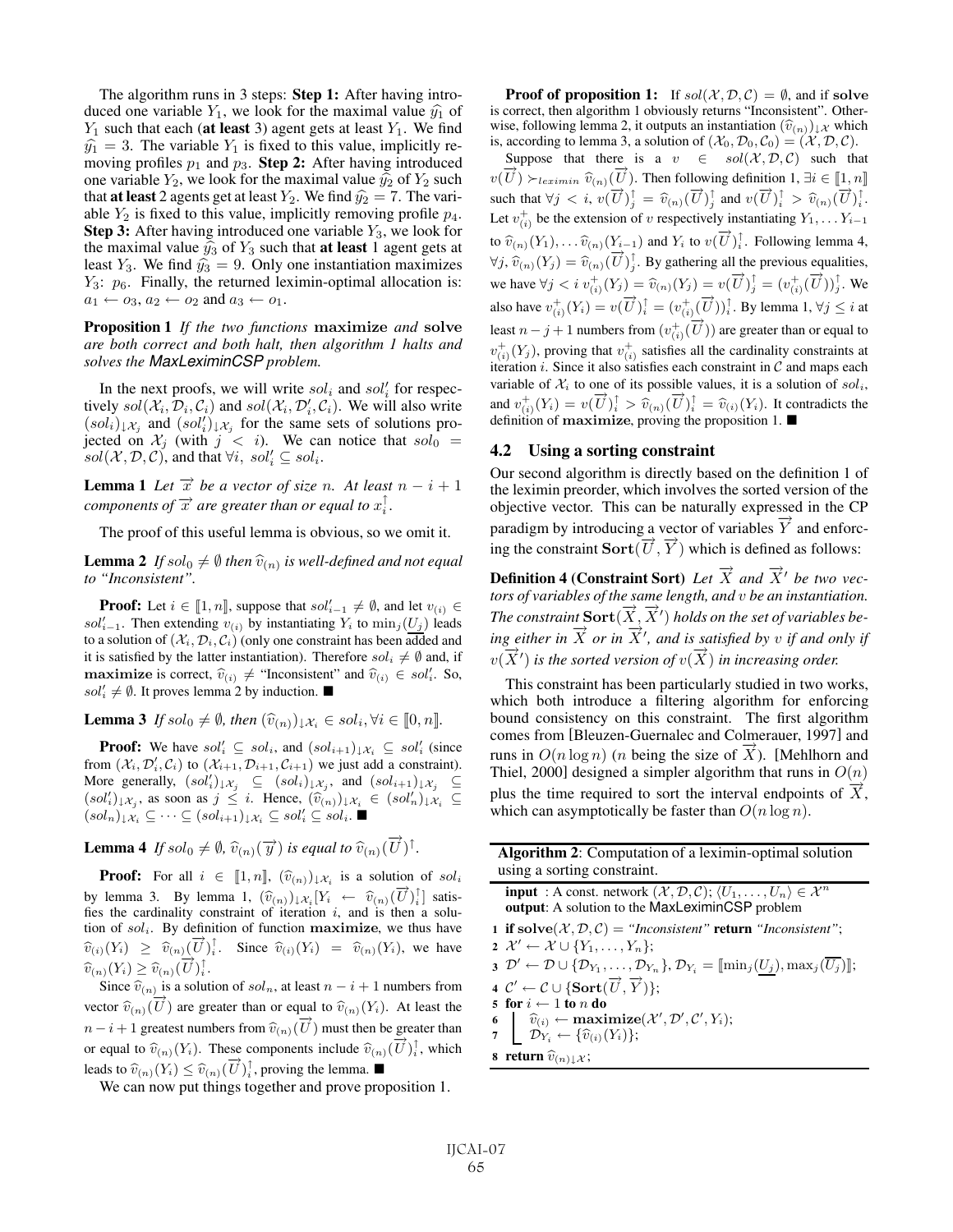Proposition 2 *If the two functions* **maximize** *and* **solve** *are both correct and both halt, then algorithm 2 halts and solves the MaxLeximinCSP problem.*

**Proof:** If  $sol(X, \mathcal{D}, \mathcal{C}) = \emptyset$  and if solve is correct, then algorithm 2 obviously returns "Inconsistent". We will suppose in the following that  $sol(X, \mathcal{D}, \mathcal{C}) \neq \emptyset$  and we will use the following notations:  $sol_i$  and  $sol'_i$  are the sets of solutions of  $(\mathcal{X}', \mathcal{D}', \mathcal{C}')$  respectively at the beginning and at the end of iteration i tively at the beginning and at the end of iteration  $i$ .

We have obviously  $\forall i \in [\![1, n-1]\!]$  sol<sub>i+1</sub> = sol'<sub>i</sub>, which proves t if sol:  $\neq \emptyset$  then the call to **maximize** at line 6 does not that if  $\text{sol}_i \neq \emptyset$ , then the call to **maximize** at line 6 does not return "Inconsistent", and  $sol_{i+1} \neq \emptyset$ . Thus  $\widehat{v}_{(n)}$  is well-defined, and obviously  $(\widehat{v}_{(n)})_{\downarrow} \chi$  is a solution of  $(\mathcal{X}, \mathcal{D}, \mathcal{C})$ .

We note  $\hat{v} = \hat{v}_{(n)}$  the instantiation computed by the last **maximize** in algorithm 2. Suppose that there is an instantiation v ∈ sol( $X, D, C$ ) such that  $\widehat{v}(\overrightarrow{U}) \prec_{leximin} v(\overrightarrow{U})$ . We define  $v^+$ the extension of v that instantiates each  $y_i$  to  $v(\vec{U})^{\dagger}$ . Then, due to constraint Sort,  $\widehat{v}(\overrightarrow{Y})$  and  $v^+(Y)$  are the respective sorted ver-<br> $\widehat{z}(\overrightarrow{Y})$  and  $v^+(Y)$ . Enlarging definition 1, there is an i.  $\widehat{z}$ sion of  $\hat{v}(\vec{U})$  and  $v^+(U)$ . Following definition 1, there is an  $i \in$ <br>  $\mathbb{I} \cap n - 1\mathbb{I}$  such that  $\forall i \in \mathbb{I}$   $i\mathbb{I}$   $\hat{v}(V_i) - v^+(V_i)$  and  $\hat{v}(V_{i+1}) \leq$  $[0, n-1]$  such that  $\forall j \in [1, i]$ ,  $\hat{v}(Y_j) = v^+(Y_j)$  and  $\hat{v}(Y_{i+1})   
v^+(Y_{i+1})$ . Due to line 7, we have  $\hat{v}(Y_{i+1}) = \hat{v}_{i+1}(Y_{i+1})$ .  $v^+(Y_{i+1})$ . Due to line 7, we have  $\hat{v}(Y_{i+1}) = \hat{v}_{(n)}(Y_{i+1}) =$  $\hat{v}_{(i+1)}(Y_{i+1})$ . Thus  $v^+$  is a solution in  $max(X', \mathcal{D}', \mathcal{C}', Y_{i+1})$ <br>with objective value  $v^+$  (V<sub>inter</sub>) strictly greater than  $\hat{v}_{(i+1)}(Y_{i+1})$ with objective value  $v_{(i+1)}^+(Y_{i+1})$  strictly greater than  $\hat{v}_{(i+1)}(Y_{i+1})$ , which contradicts the hypothesis about **maximize**.

#### 4.3 Using a multiset ordering constraint

Our third algorithm computing a leximin-optimal solution is perhaps the most intuitive one. It proceeds in a pseudo branch and bound manner: it computes a first solution, then tries to improve it by specifying that the next solution has to be better (in the sense of the leximin preorder) than the current one, and so on until the constraint network becomes inconsistent. This approach is based on the following constraint:

**Definition 5 (Constraint Leximin)** *Let*  $\overrightarrow{X}$  *be a vector of variables,*  $\overrightarrow{\lambda}$  *be a vector of integers, and v be an instantiation. The constraint* **Leximin** $(\vec{\lambda}, \vec{X})$  *holds on the set of variables belonging to*  $\overrightarrow{X}$ *, and is satisfied by v if and only if*  $\overrightarrow{\lambda} \prec_{leximin} \overrightarrow{v(X)}.$ 

Although this constraint does not exist in the literature, the work of [Frisch *et al.*, 2003] introduces an algorithm for enforcing generalized arc-consistency on a quite similar constraint: the multiset ordering constraint, which is, in the context of multisets, the equivalent of a leximax<sup>7</sup> constraint on vectors of variables. At the price of some slight modifications, the algorithm they introduce can easily be used to enforce the latter constraint Leximin.

Proposition 3 *If the function* **solve** *is correct and halts, then algorithm 3 halts and solves the MaxLeximinCSP problem.*

The proof is rather straightforward, so we omit it.

### 4.4 Other approaches

In the context of fuzzy constraints, two algorithms dedicated to the computation of leximin-optimal solutions have been published by [Dubois and Fortemps, 1999]. These algorithms

| <b>Algorithm 3:</b> Computation of a leximin-optimal solution                                                                                                                                                                                                                                                                                                                                                                             |
|-------------------------------------------------------------------------------------------------------------------------------------------------------------------------------------------------------------------------------------------------------------------------------------------------------------------------------------------------------------------------------------------------------------------------------------------|
| in a branch and bound manner.                                                                                                                                                                                                                                                                                                                                                                                                             |
| <b>input</b> : A const. network $(\mathcal{X}, \mathcal{D}, \mathcal{C})$ ; $\langle U_1, \ldots, U_n \rangle \in \mathcal{X}^n$<br>output: A solution to the MaxLeximinCSP problem                                                                                                                                                                                                                                                       |
| 1 $\hat{v} \leftarrow \text{null}; v \leftarrow \text{solve}(\mathcal{X}, \mathcal{D}, \mathcal{C});$                                                                                                                                                                                                                                                                                                                                     |
| 2 while $v \neq$ "Inconsistent" do                                                                                                                                                                                                                                                                                                                                                                                                        |
|                                                                                                                                                                                                                                                                                                                                                                                                                                           |
|                                                                                                                                                                                                                                                                                                                                                                                                                                           |
| $\begin{array}{c} \textbf{3} \\ \textbf{4} \\ \textbf{5} \\ \textbf{6} \\ \textbf{7} \\ \textbf{8} \\ \textbf{9} \\ \textbf{10} \\ \textbf{11} \\ \textbf{12} \\ \textbf{13} \\ \textbf{14} \\ \textbf{15} \\ \textbf{16} \\ \textbf{17} \\ \textbf{18} \\ \textbf{19} \\ \textbf{10} \\ \textbf{10} \\ \textbf{11} \\ \textbf{12} \\ \textbf{13} \\ \textbf{16} \\ \textbf{18} \\ \textbf{19} \\ \textbf{10} \\ \textbf{10} \\ \textbf{$ |
| 6 if $\hat{v} \neq$ null then return $\hat{v}$ else return "Inconsistent";                                                                                                                                                                                                                                                                                                                                                                |

work by enumerating, at each step, all the subsets of fuzzy constraints (corresponding to our agents) having a property connected to the notion of consistency degree.

[Ehrgott, 2000, p. 162] describes two very simple algorithms for solving the closely related "Lexicographic Max-Ordering" problem (that could be called "leximax-optimal" in our terms). However, they do not seem realistic in the context of combinatorial problems, since they are based on an enumeration of all utility profiles.

### 5 Experimental results

The algorithms 1, 2, 3 and the first algorithm proposed in [Dubois and Fortemps, 1999] have been implemented and tested using the constraint programming tool CHOCO [Laburthe, 2000]. So as to test them on realistic instances, we have extracted, from a real-world problem, a simplified multiagent resource allocation problem. In this problem, the resource is a set of objects  $O$ , that must be allocated to some agents under volume and consumption constraints. The individual utility functions are specified by a set of weights  $w_{a,q}$  (one per pair  $(agent, object)$ : given an allocation of the objects, the individual utility of an agent i is the sum of the weights  $w_{i,o}$  of the objects  $o$  that she receives. The weights can be generated uniformly or can be concentrated around some powers of 10, so as to simulate some kind of priorities<sup>8</sup>.

We have developed a customizable generator of random instances, available online<sup>9</sup>. We tested our algorithms on several instances, with very different characteristics, leading to very different kind of problems. Here is a brief description of each kind of instances appearing in table 1 (by default, the weights are non-uniformly distributed, and the constraints are of medium tightness):

(1) 10 agents, 100 objects. (2) 4 agents, 100 objects. (3) 20 agents, 40 objects. (4) 10 agents, 100 objects, low-tightness constraints. (5) 10 agents, 100 objects, hard-tightness constraints. (6) 10 agents, 30 objects, uniform weights (with low values), hard-tightness constraints. (7) 4 agents, 150 objects.

The results from table 1 show that algorithm 1 has the best running times with most of the instances, followed by algorithm 2 which is almost as fast, but is less efficient when the number of agents increases (instances of kind 3), whereas algorithm 3 is better on this kind of instances. As expected, the algorithm from [Dubois and Fortemps, 1999] explodes when

 $7$ The leximax is based on an increasing reordering of the values, instead of a decreasing one for leximin.

<sup>&</sup>lt;sup>8</sup> Approximating the conditions of our real-world application.

<sup>9</sup> http://www.cert.fr/dcsd/THESES/sbouveret/benchmark/